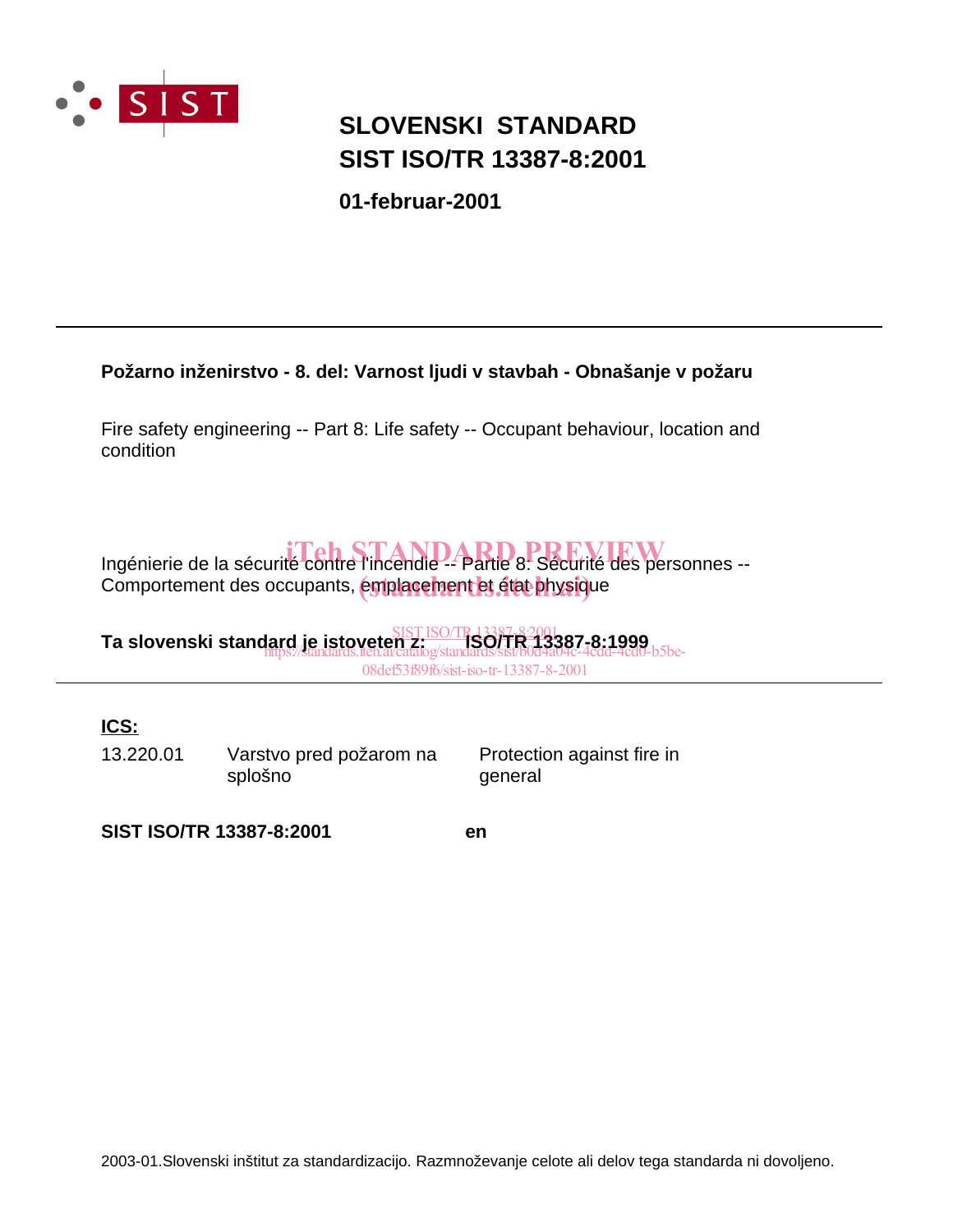# iTeh STANDARD PREVIEW (standards.iteh.ai)

SIST ISO/TR13387-8:2001 https://standards.iteh.ai/catalog/standards/sist/b0d4a04c-4cdd-4cd0-b5be-08def53f89f6/sist-iso-tr-13387-8-2001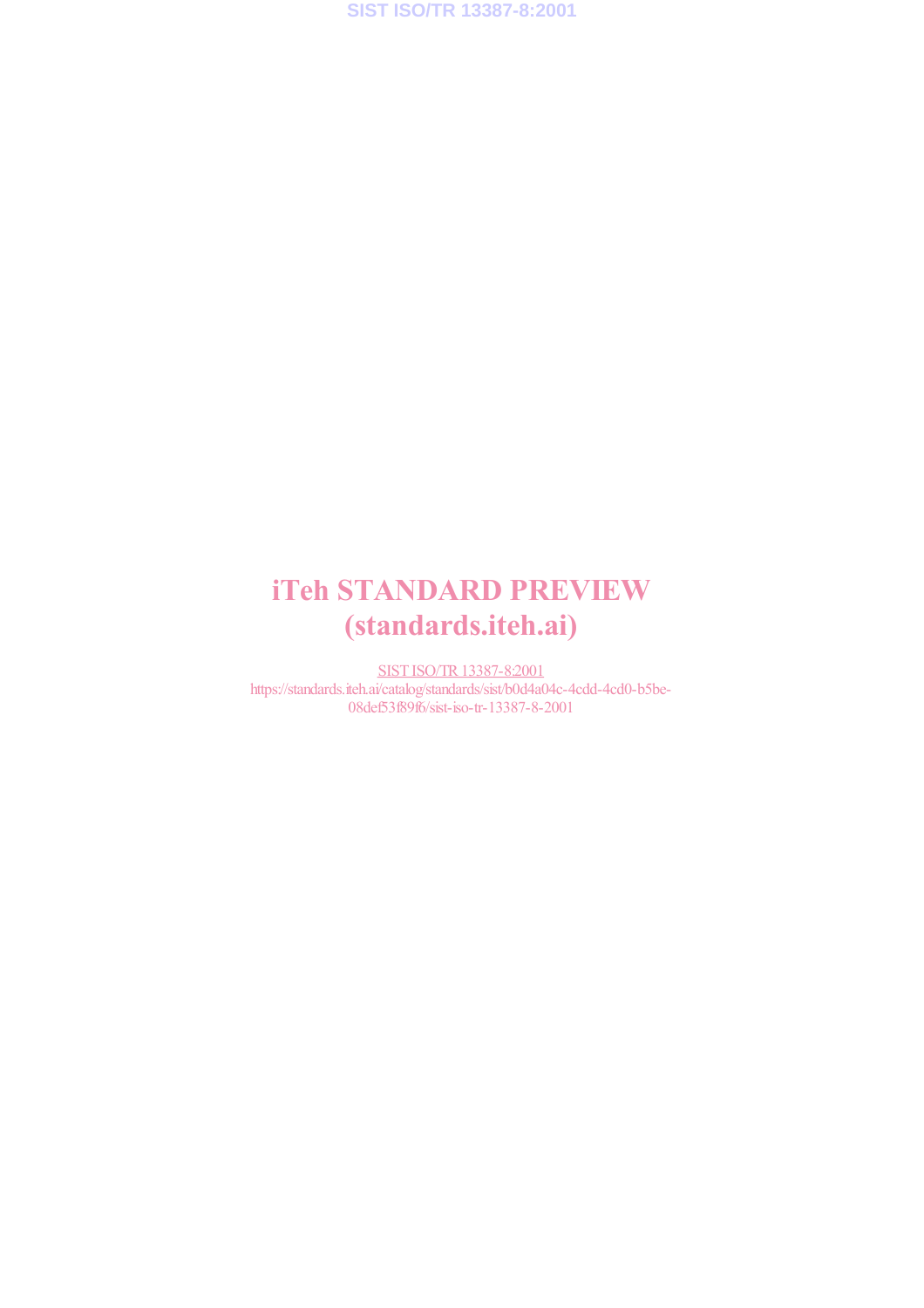# **TECHNICAL** REPORT

# **ISO/TR 13387-8**

First edition 1999-10-15

## **Fire safety engineering —**

**Part 8:** Life safety — Occupant behaviour, location and condition

iTeh Shagénierie de la sécurité contre l'incendie Partie 8: Sécurité des personnes — Comportement des occupants, emplacement et état physique i

SIST ISO/TR 13387-8:2001 https://standards.iteh.ai/catalog/standards/sist/b0d4a04c-4cdd-4cd0-b5be-08def53f89f6/sist-iso-tr-13387-8-2001

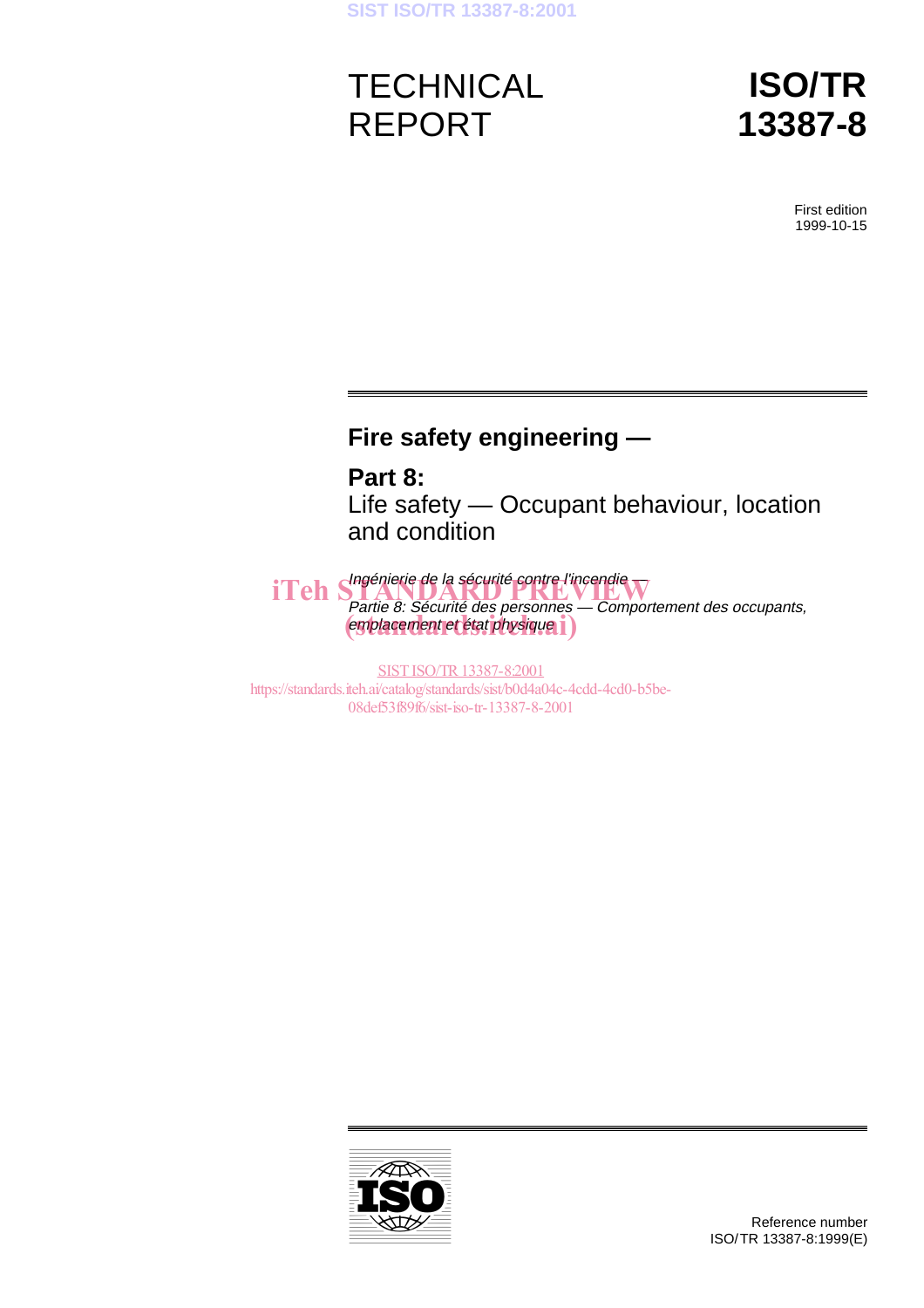#### **SIST ISO/TR 13387-8:2001**

#### ISO/TR 13387-8:1999(E)

#### **Contents**

| https://standards.iteh.ai/catalog/standards/sist/b0d4a04c-4cdd-4cd0-b5be- |  |
|---------------------------------------------------------------------------|--|
|                                                                           |  |
|                                                                           |  |
|                                                                           |  |
|                                                                           |  |
|                                                                           |  |

C ISO 1999

International Organization for Standardization<br>Case postale 56 • CH-1211 Genève 20 • Switzerland Internet iso@iso.ch

Printed in Switzerland

All rights reserved. Unless otherwise specified, no part of this publication may be reproduced or utilized in any form or by any means, electronic or mechanical, including photocopying and microfilm, without permission in writing from the publisher.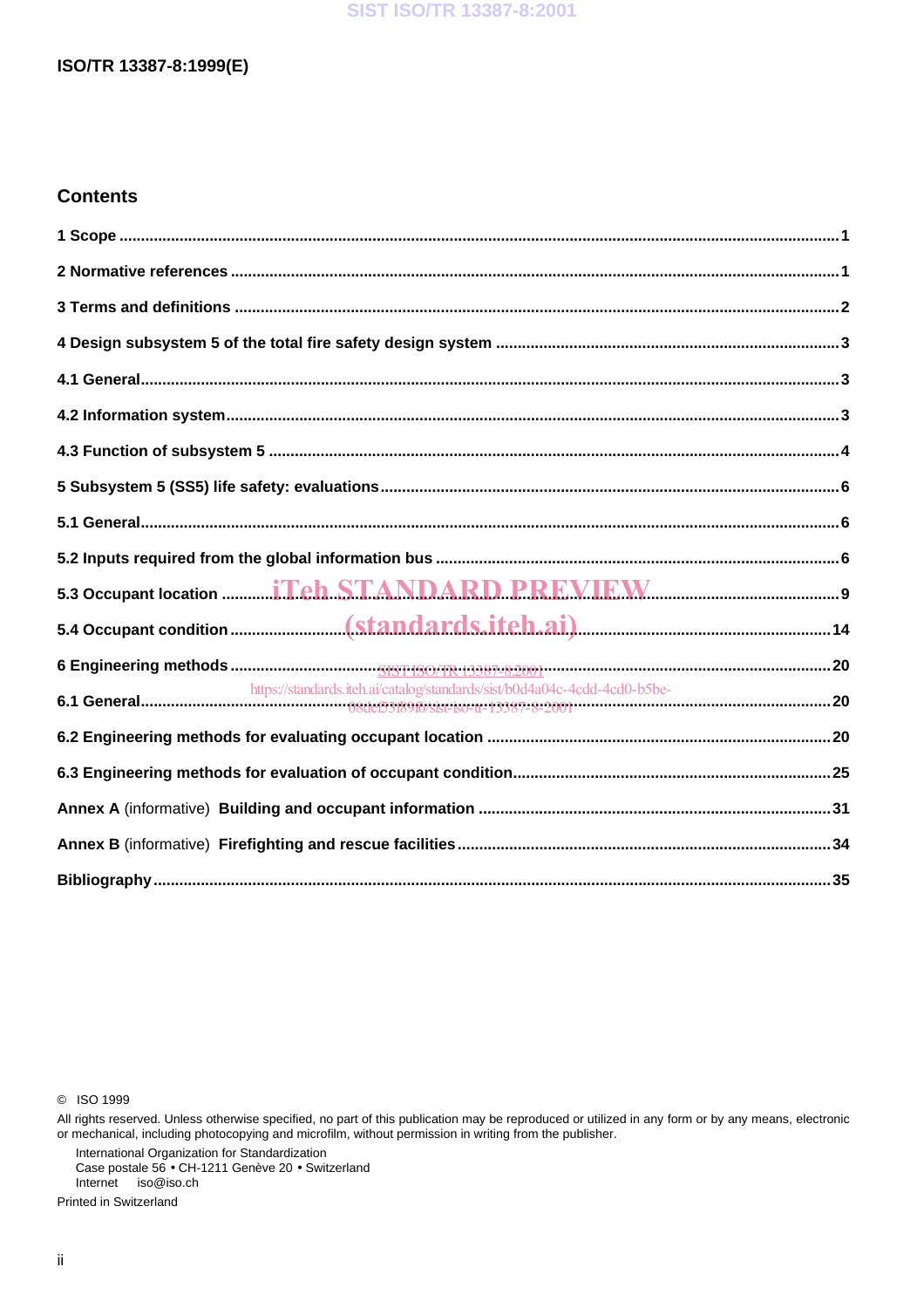#### **Foreword**

ISO (the International Organization for Standardization) is a worldwide federation of national standards bodies (ISO member bodies). The work of preparing International Standards is normally carried out through ISO technical committees. Each member body interested in a subject for which a technical committee has been established has the right to be represented on that committee. International organizations, governmental and non-governmental, in liaison with ISO, also take part in the work. ISO collaborates closely with the International Electrotechnical Commission (IEC) on all matters of electrotechnical standardization.

The main task of ISO technical committees is to prepare International Standards, but in exceptional circumstances a technical committee may propose the publication of a Technical Report of one of the following types:

- type 1, when the required support cannot be obtained for the publication of an International Standard, despite repeated efforts;
- type 2, when the subject is still under technical development or where for any other reason there is the future but not immediate possibility of an agreement on an International Standard;
- type 3, when a technical committee has collected data of a different kind from that which is normally published as an International Standard ("state of the art", for example).

Technical Reports of types 1 and 2 are subject to review within three years of publication, to decide whether they<br>can be transformed into International Standards. Technical Reports of type 3 do not necessarily have to be can be transformed into International Standards. Technical Reports of type 3 do not necessarily have to be reviewed until the data they provide are considered to be no longer valid or useful.

ISO/TR 13387-8, which is a Technical Report of type 2, was prepared by Technical Committee ISO/TC 92, Fire safety, Subcommittee SC 4, Fire safety engineering. TR 13387-8:2001 https://standards.iteh.ai/catalog/standards/sist/b0d4a04c-4cdd-4cd0-b5be-

It is one of eight parts which outlines important laspects which need to be considered in making a fundamental approach to the provision of fire safety in buildings. The approach ignores any constraints which may apply as a consequence of regulations or codes; following the approach will not, therefore, necessarily mean compliance with national regulations.

ISO/TR 13387 consists of the following parts, under the general title Fire safety engineering:

- Part 1: Application of fire performance concepts to design objectives
- Part 2: Design fire scenarios and design fires
- Part 3: Assessment and verification of mathematical fire models
- Part 4: Initiation and development of fire and generation of fire effluents
- Part 5: Movement of fire effluents
- $-$  Part 6: Structural response and fire spread beyond the enclosure of origin
- Part 7: Detection, activation and suppression
- $-$  Part 8: Life safety Occupant behaviour, location and condition

Annexes A and B of this part of ISO 13387 are for information only.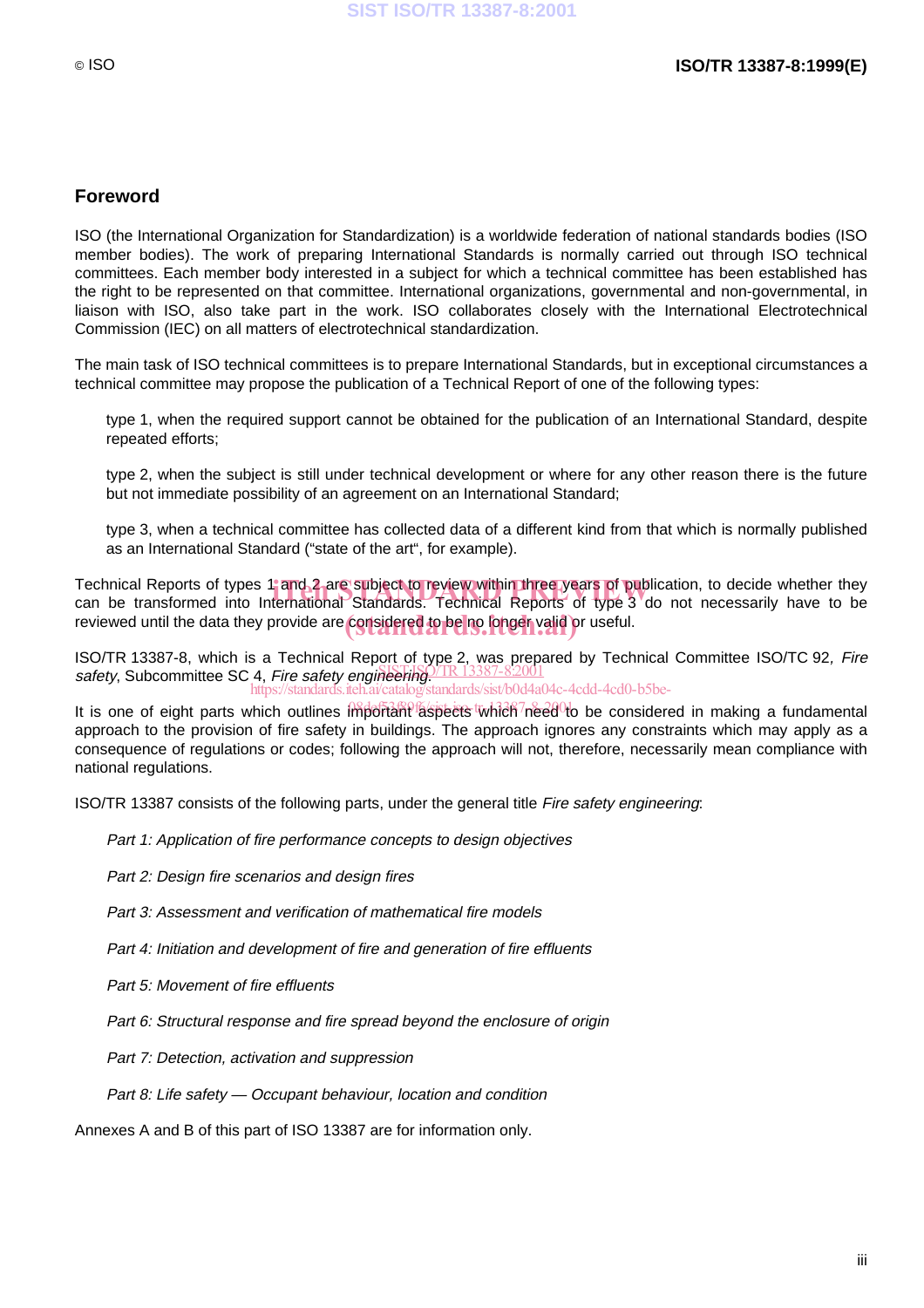#### **Introduction**

This part of ISO 13387 provides guidance on engineering methods currently available for the evaluation of occupant behaviour, particularly escape behaviour, during a fire emergency and for the evaluation of occupant condition, particularly in relation to exposure to fire effluent and heat. These are reported as two major evaluation outputs: occupant location and condition.

In order to achieve these evaluations, detailed input information is required in four main areas:

- a) the building design and emergency life safety management strategy;
- b) the occupant characteristics;
- c) the fire simulation dynamics;
- d) the intervention effects.

The response of occupants to a fire condition is influenced by a whole range of variables in these four categories, related to the characterization of the occupants in terms of their number, distribution within the building at different times, their familiarity with the building, their abilities, behaviours and other attributes; the characterization of the building including its use, layout and services; the provision for warnings, means of escape and emergency management strategy; the interaction of all these features with the developing fire scenario and provisions for management strategy; the interaction of all these features with the developing fire scenario and provisions for<br>emergency intervention (fire brigade and rescue facilities). Key aspects on theses inputs are described in annexes A and B. (standards.iteh.ai)

This part of ISO 13387 is intended for use together with the other parts of ISO 13387. These latter provide the input information for this part of ISO 13387 but take up the output from this document.

https://standards.iteh.ai/catalog/standards/sist/b0d4a04c-4cdd-4cd0-b5be-

Clause 4 of this document outlines the information flow system lor subsystem 5 (SS5), i.e. life safety, the life safety engineering flow chart, and the interactions between this part and the other parts of ISO 13387.

Clause 5 describes the processes involved in the evaluation of parameters relating to location and condition of building occupants exposed to a fire with respect to time. Occupant location and condition are outputs necessary for the global information bus to enable a determination of whether the life safety objectives of the design have been achieved. Life safety objectives and their evaluation is described in ISO/TR 13387-1.

Clause 6 is a discussion of the engineering methods available for the evaluations.

Further bibliography can be found in the other parts of ISO 13387.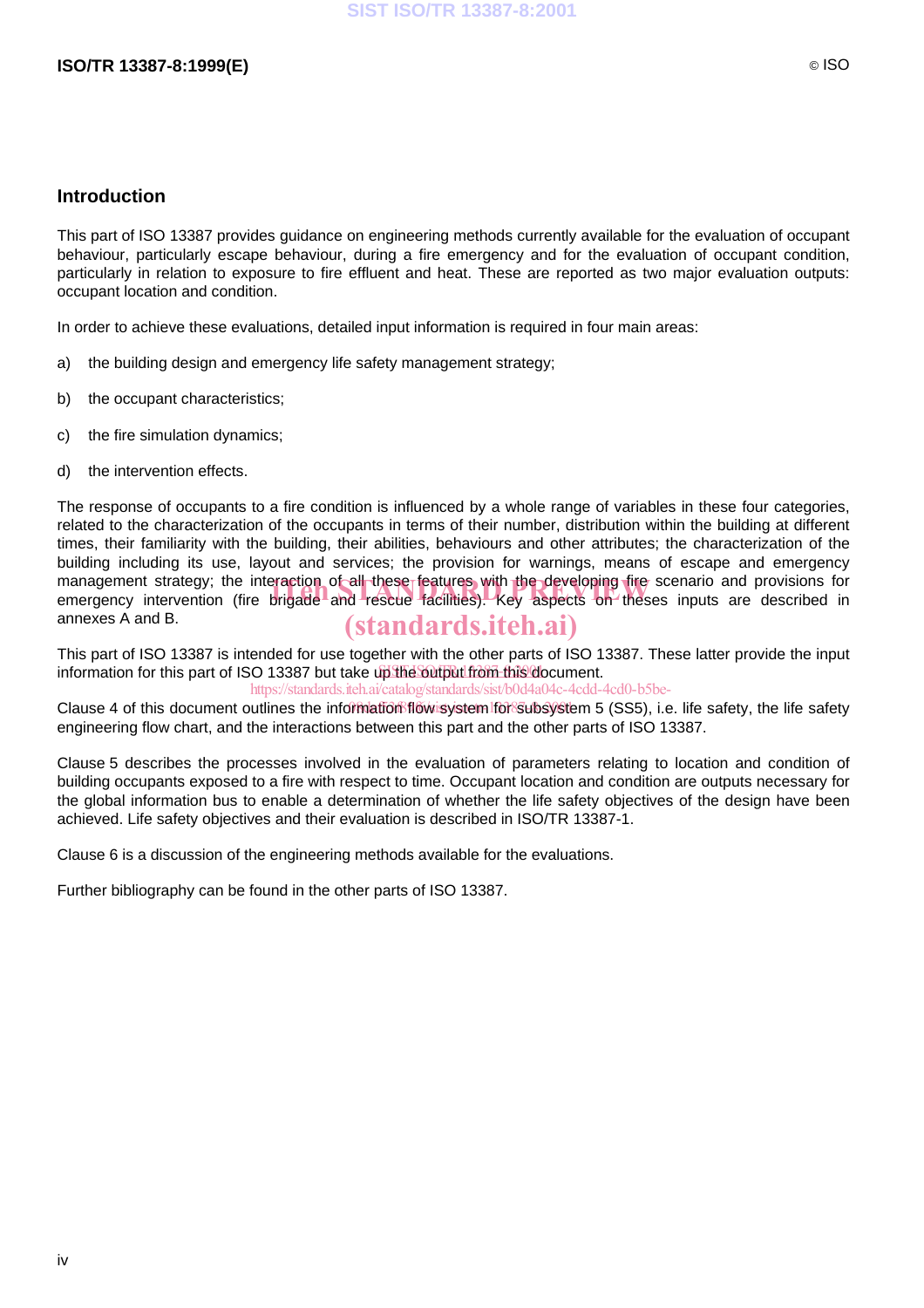## **Fire safety engineering —**

## **Part 8:** Life safety — Occupant behaviour, location and condition

### **1 Scope**

Should a fire occur in which occupants are exposed to fire effluent and/or heat, the objective of the fire safety engineering strategy is to ensure that such exposure does not significantly impede or prevent the safe escape (if required) of essentially all occupants, without their experiencing or developing serious health effects.

This part of ISO 13387 is intended to provide guidance to designers, regulators and fire safety professionals on the engineering methods available to evaluate the location and condition of the occupants of a building exposed to a<br>fire. fire.

This part of ISO 13387 addresses the assumptions that underlie the basic principles of designing for life safety and provides guidance on the processes, iassessments and calculations necessary to determine the location and condition of the occupants of the building, with respect to time 3387-8-2001

This part of ISO 13387 also provides a framework for reviewing the suitability of an engineering method for assessing the life safety potential of a building for its occupants.

#### **2 Normative references**

The following normative documents contain provisions which, through reference in this text, constitute provisions of this part of ISO/TR 13387. For dated references, subsequent amendments to, or revisions of, any of these publications do not apply. However, parties to agreements based on this part of ISO/TR 13387 are encouraged to investigate the possibility of applying the most recent editions of the normative documents indicated below. For undated references, the latest edition of the normative document referred to applies. Members of ISO and IEC maintain registers of currently valid International Standards.

ISO/TR 13387-1, Fire safety engineering — Part 1: Application of fire performance concepts to design objectives.

ISO/TR 13387-2, Fire safety engineering — Part 2: Design fire scenarios and design fires.

ISO/TR 13387-3, Fire safety engineering — Part 3: Assessment and verification of mathematical fire models.

ISO/TR 13387-4, Fire safety engineering — Part 4: Initiation and development of fire and generation of fire effluents.

ISO/TR 13387-5, Fire safety engineering — Part 5: Movement of fire effluents.

ISO/TR 13387-6, Fire safety engineering — Part 6: Structural response and fire spread beyond the enclosure of origin.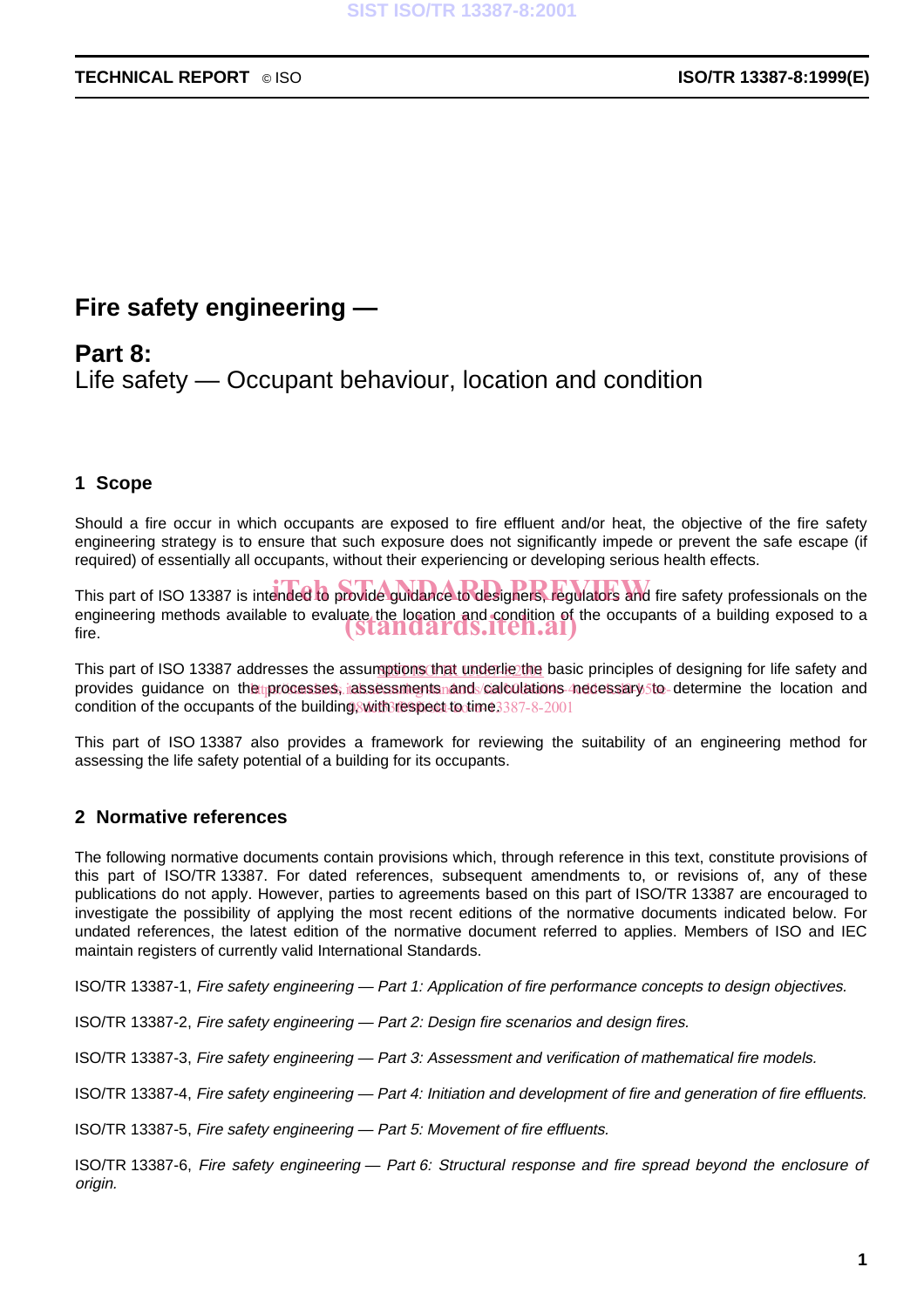#### **ISO/TR 13387-8:1999(E)** © ISO

ISO/TR 13387-7, Fire safety engineering — Part 7: Detection, activation and suppression.

ISO 13571: $-1$ <sup>1</sup>), Fire hazard analysis  $-$  Life-threatening components of fire.

ISO 13943, Fire safety — Vocabulary.

### **3 Terms and definitions**

For the purposes of this part of ISO 13387, the definitions given in ISO 13943, ISO/TR 13387-1 and the following apply:

#### **3.1**

#### **asphyxiant**

toxicant causing hypoxia, resulting in central nervous system depression with loss of consciousness and ultimately death

#### **3.2**

#### **defend in place**

life safety strategy in which occupants are encouraged to remain in their current location rather than to attempt escape during a fire

#### **3.3**

#### **evacuation process**

process which enables occupants of a building to reach a place of safety (where appropriate), consisting of pre-<br>movement and movement processes movement and movement processes

#### **3.4**

#### **fractional effective concentration FEC**

### SIST ISO/TR13387-8:2001

(standards.iteh.ai)

ratio of the concentration of amsirritantatosthat expectedato produce d4given effect on an exposed subject; when not used with reference to a specific irritant, thi<sup>g</sup> term represents the summation of FECs for all irritants in a combustion atmosphere

#### **3.5**

### **fractional effective dose**

#### **FED**

ratio of the concentration of the asphyxiant toxicant to that concentration of the asphyxiant expected to produce a given effect on an exposed subject; when not used with reference to a specific asphyxiant, this term represents the summation of FEDs for all asphyxiants in a combustion atmosphere

#### **3.6**

#### **incapacitation**

state of physical inability to accomplish a specific task, for example safe escape from a fire

#### **3.7**

#### **irritation,**

 $\le$ sensory or upper respiratory $>$  the stimulation of nerve receptors in the eyes, nose, mouth throat and respiratory tract, causing varying degrees of discomfort and pain along with the initiation of a range of physiological responses (including reflex eye closure, tear production, coughing, bronchoconstriction)

#### **3.8**

#### **movement processes**

process which enables occupants of a building to reach a place of safety once they have begun to evacuate, where appropriate

 $(1)$  To be published.

 $\overline{a}$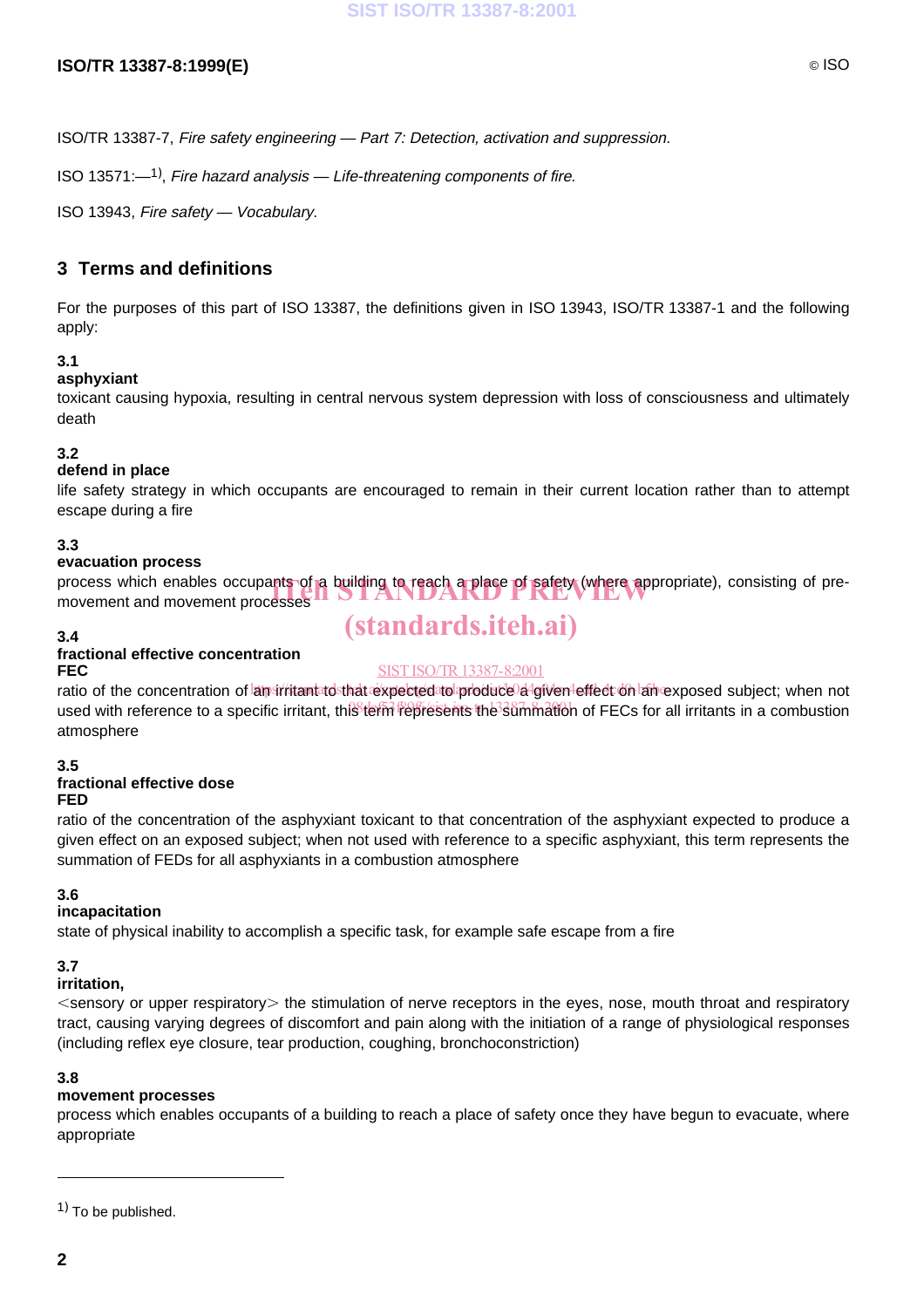#### **3.9**

#### **pre-movement process**

process occurring during which the occupants recognize and respond to the alarm or cue of fire, where appropriate, before they begin to evacuate

NOTE This process can be divided into two components, "recognition" and "response" [see also **defend in place** (3.2) and **movement processes** (3.8)].

#### **3.10**

#### **recognition**

process occurring during the period after an alarm or cue has been given but before occupants of a building begin to respond

NOTE The recognition time ends when the occupants realize that there is a need to respond.

#### **3.11**

#### **response**

process occurring after occupants recognize the alarms or cues and begin to respond to them, but where appropriate, before they begin to evacuate

#### **3.12**

#### **impaired escape capability**

effects on willingness and efficiency of escape actions, which may delay, slow or prevent evacuation

# **4 Design subsystem 5 of the total fire safety design system** iTeh STANDARD PREVIEW

#### **4.1 General**

# (standards.iteh.ai)

An ideal fire safety design would ensure that building occupants are able to reach a place of safety without ever<br>Saming into sected with as such heine supplied by Russel and This should be the main design aritarian coming into contact with or even being aware of fire effluent and/or heat. This should be the main design criterion<br>for the eatety of the mainlips://standards.iteh.av.catalog/standards/sist/b0d4a04c-4cdd-4cd0-b5be-there wi for the safety of the majority of occupants in multi-compartment-buildings. However, there will inevitably be some<br>natative constitution when come compared the south of the state of the office of the officer assignished w potential scenarios when some occupants will become aware of or be exposed to fire effluent, particularly when the occupants are in the enclosure of fire origin. This may vary between slight smoke contamination, common in many accidental fires, to life threatening exposures such as in major fire disasters. For all of these types of scenarios, it is important to be able to assess the likely effects of such exposures, either as part of the main design or as part of a risk assessment.

In most systems of fire safety regulation measures are taken to ensure the life safety of the occupants by prevention of ignition, prevention of fire spread, provision of facilities and access for fire brigades, provision of detection and warning systems and adequate means of escape. These are often applied through prescriptive means covered by documents and codes relating to national legislative requirements.

The fire safety engineering approach adopted in the work of ISO/TC 92/SC 4 considers a performance-based approach to achieve a global objective of fire safe design. The global design, described in more detail in the framework document, ISO/TR 13387-1, is subdivided into a series of subsystems. One principle is that interrelationships and inter-dependencies of the various subsystems are appreciated, and that the consequence of all the considerations taking place in any one subsystem are identified and realized. Another principle is that the evaluation is time based to reflect the fact that real fires vary in growth rate and spread with time. Despite this performance based approach it has to be recognized that some prescriptive parameters may need to be observed in any assessment of the life safety provisions within a building.

#### **4.2 Information system**

In the framework document the total fire safety design is illustrated by a global information bus which has three layers: global information, subsystem evaluations and subsystem processes. The information system for this subsystem is illustrated in Figure 1.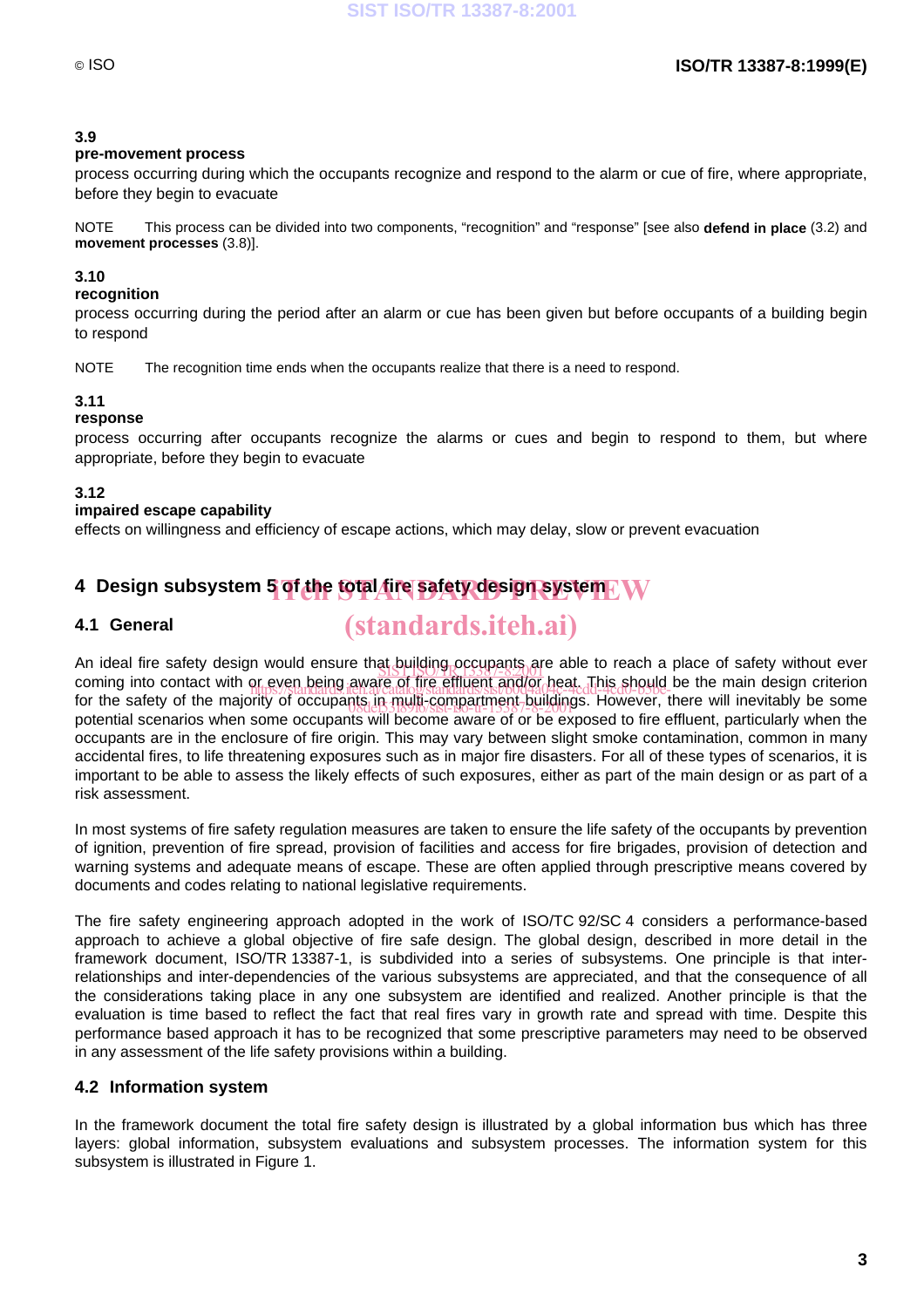#### **4.3 Function of subsystem 5**

The function of subsystem 5 is to determine the location and condition of the occupants with respect to time. The analysis necessary is illustrated in the flow chart, Figure 2.

The upper part of the flow chart shows the input data from the relevant sections of the global information system and the framework document ISO/TR 13387-1.

The next part identifies the processes necessary for the evaluations.

The next part shows the evaluation of occupant condition and location, which are output to the global information system at the bottom for further processing.

ISO TC 92/SC 4 FIRE SAFETY ENGINEERING BUS SYSTEM

Subsystem 5 (SS5) — Life safety — Occupant behaviour, location and condition

#### **SC4 GLOBAL INFORMATION BUS**

Prescribed/Estimated design parameters I Building Ò Ò 2 Environmental ō δ Λ  $3$  Fire loads 4 Fire scenarios δ ō  $5$  Occupant **iTeh STANDARD PREVIEW**  $6$  Building condition 7 Contents condition (standardsdteh.ai) 8 Effluent/Species 9 Occupant condition 10 Occupant location SIST ISO/TR<sup>133</sup>87-8:2001 https://standards.iteh.ai/catalog/stan**d**ards/st/b0d4a04c-4cdd-4cd0-b5be-08def53f89f6/sist-iso-tr-13387-8-2001 13 Thermal **Intervention** effects  $14$  Alarm activation Ò 15 Control activation ċ 16 Suppression activation Ò 17 Fire brigade intervention O **SS5 EVALUATIONS**  $1$  Occupant location  $2$  Occupant condition **SS5 PROCESSES** X  $1$  Pre-movement 2 Movement X 3 Physical effect of fire on occupants ☀ 4 Phychological effect of fire on occupants Ж

**Bus connection key** 

 $\bullet$  = Input data

 $\bullet$  = Output data

 $\mathsf{X}$  = Subsystem bus data exchange

**Figure 1 — Illustration of the global information, evaluation and process buses for SS5**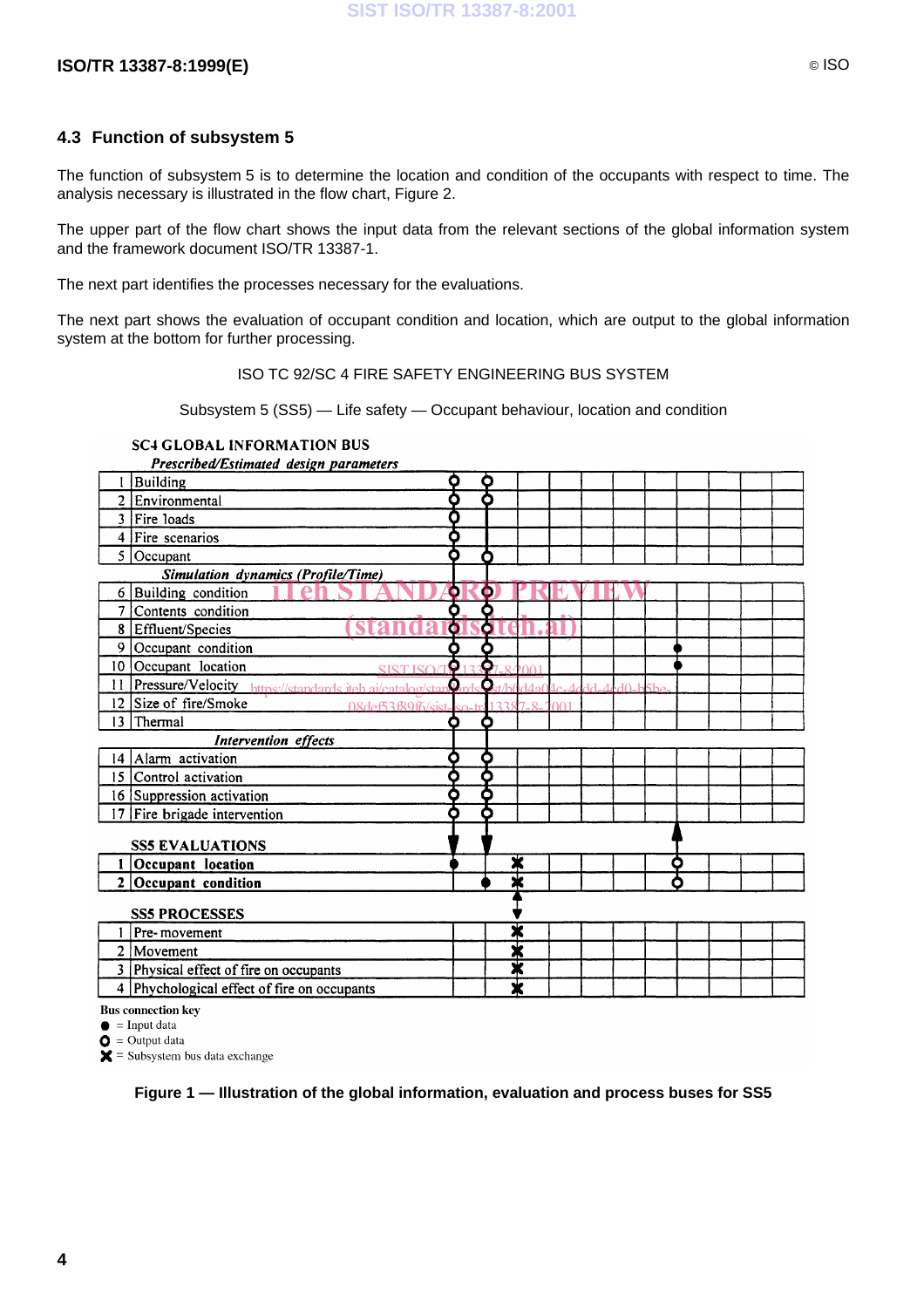

#### **Figure 2 — Life safety engineering flow chart**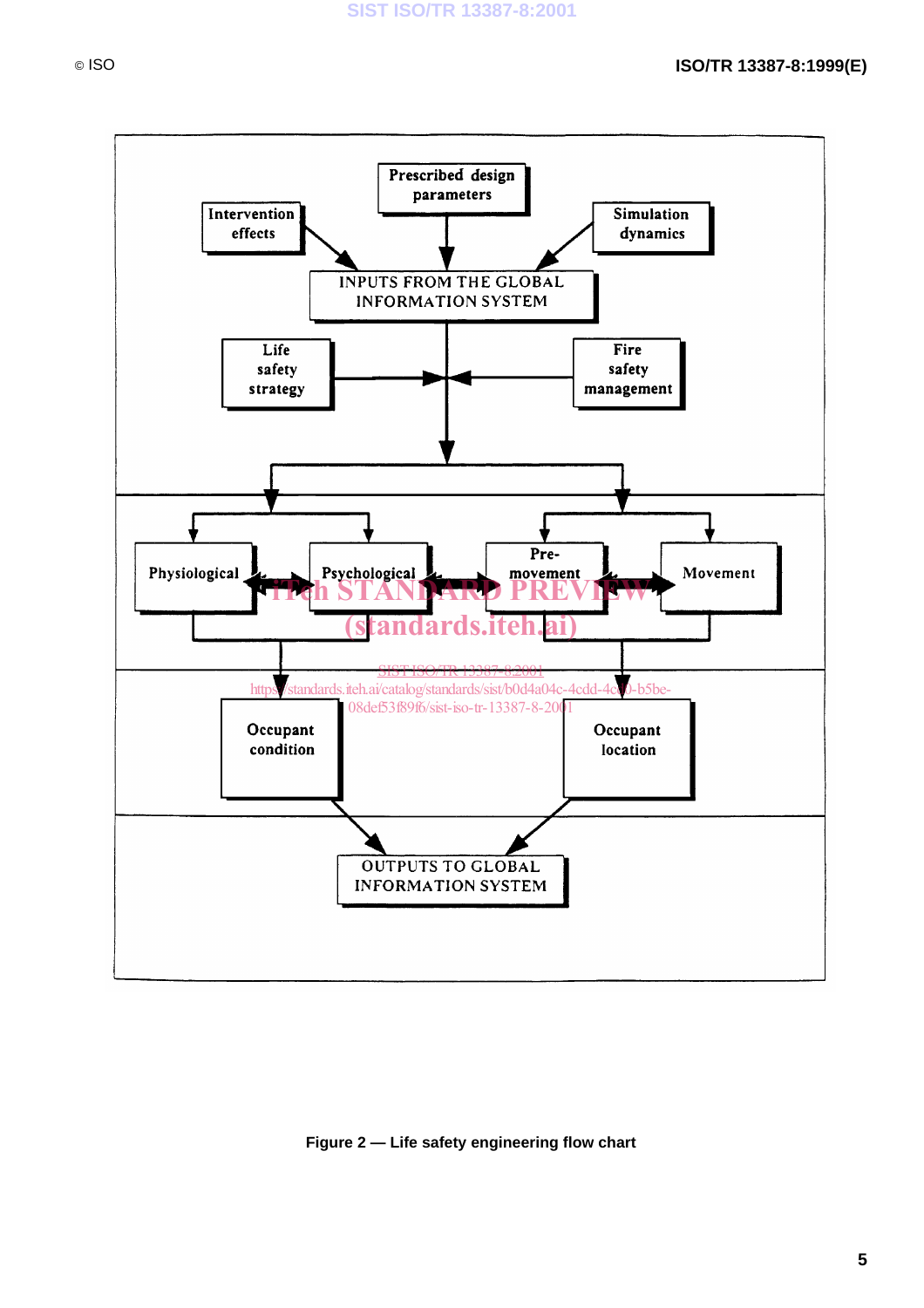### **5 Subsystem 5 (SS5) life safety: evaluations**

#### **5.1 General**

The purpose of any life safety strategy is to ensure that, in the event of a fire the occupants will be able to leave the building, evacuate to a designated space within a building, or remain in situ (as appropriate), without being exposed to untenable conditions. An ideal fire safety design would ensure that building occupants are able to reach a place of safety without ever coming into contact with or even being aware of fire effluent and/or heat. This should be the main design criterion for multi-compartment buildings. However, there will inevitably be some potential scenarios when some occupants will become aware of or be exposed to fire effluent, particularly when the occupants are in the enclosure of fire origin. This may vary between slight smoke contamination, common in many accidental fires, to life threatening exposures such as in major fire disasters. For all of these types of scenarios, it is important to be able to assess the likely effects of such exposures, either as part of the main design or as part of a risk assessment. A single acceptable criterion of no permitted exposure could impose serious constraints on the design. This part of ISO 13387 allows for a more flexible approach to fire safety engineering by providing a basis for estimating levels of exposure that would not be expected to seriously impair escape or impair health.

Whilst the processes for determining the occupant location and the occupant condition can be dealt with as discreet issues, there is in reality significant interaction between them. Guidance is given in this clause on the processes involved and on these potential interactions. The life safety strategy developed for a building is an integral element of the design philosophy detailed in the framework document ISO/TR 13387-1.

The strategy may require evacuation of the occupants, by either simultaneous or phased procedures, evacuation to a place of safety within a building or that occupants remain in a place of safety. The strategy should not normally<br>rely on direct assistance to the occupants, except for special cases such as evacuation of people with dis rely on direct assistance to the occupants, except for special cases such as evacuation of people with disabilities.

In order to determine the adequacy of fire engineering design of buildings in terms of life safety, it is necessary to evaluate over time, the impact of the design fire scenario on the occupants in terms of their:<br>SIST ISO/TR 13387-8:2001

- a) location; https://standards.iteh.ai/catalog/standards/sist/b0d4a04c-4cdd-4cd0-b5be-08def53f89f6/sist-iso-tr-13387-8-2001
- b) condition.

The location of occupants within a building, at any one time, and the way occupant location changes with time during normal use and emergency situations depends upon the interaction of a variety of parameters related to the characteristics of the building and the occupants, the fire safety management system adopted and the developing fire scenario. The condition of the occupants depends upon their psychological and physiological state before the fire and the subsequent effects of the developing emergency including any exposure to fire effluent and heat.

As a result of the very large number of variables involved, difficulties in their identification and quantification and difficulties in predicting interactions between them, not even the most complex and sophisticated behavioural and physiological model can hope to provide a full representation of all the possible processes and outcomes of any scenario. Some methods are designed to address only one or a few of these processes, while others claim to provide a more global approach. It is therefore important when evaluating any particular building design to take account of all the parameters which may affect the life safety of occupants and chose appropriate evaluation methodology. The different methods available are reviewed in clause 6. It is essential that a design review is first undertaken before the application of any of the engineering methods discussed. The following subclauses introduce the various inputs and parameters to be considered and discuss aspects that are essential to the evaluation process.

#### **5.2 Inputs required from the global information bus**

As shown in Figure 2 there are essentially four categories of information required to determine the condition and location of occupants:

- a) the building characteristics and fire safety management strategy;
- b) the occupant characteristics;